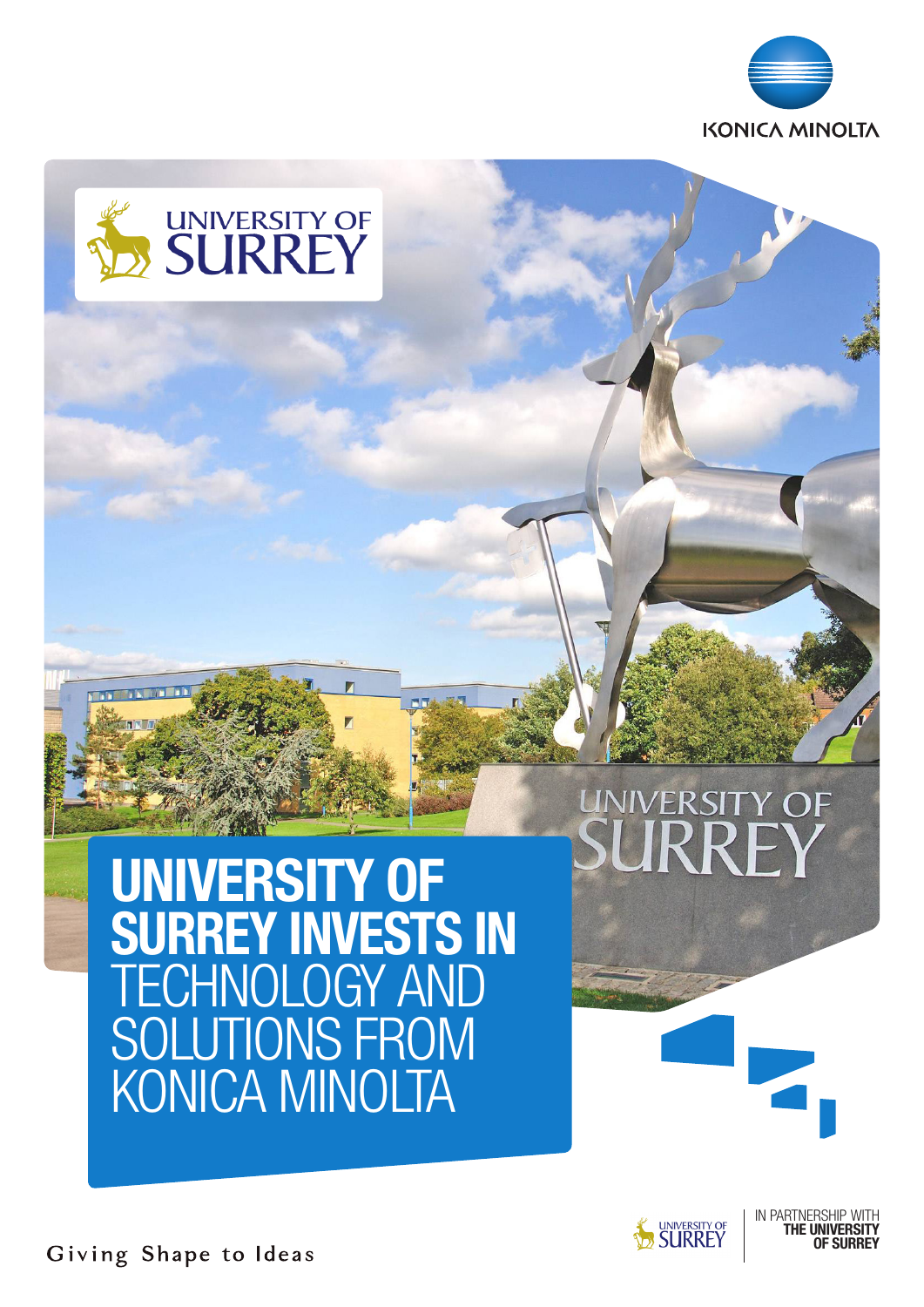## A NEW SUITE OF KONICA MINOLTA DIGITAL PRODUCTION PRINT SYSTEMS, FINISHING EQUIPMENT AND A SOPHISTICATED WEB-TO-PRINT SOLUTION HAS ENABLED SURREY DESIGN AND PRINT TO COST-EFFICIENTLY BOOST ITS OFFER TO INCREASE REVENUE, AS WELL AS DELIVER AN ENHANCED CUSTOMER EXPERIENCE.

Surrey Design and Print, the in-house print department of the University of Surrey, offers creative design, print, finishing and merchandising services to the University's 2,500 staff, a student community that totals nearly 14,000, as well as a number of external customers.

#### **Challenge**

With one year remaining on the lease for the legacy production printers on site, the print and design team took the opportunity to research how, with the latest technological advances in print, finishing and software solutions, they could expand and reshape their offer to deliver a more streamlined service to the University's staff and students, as well as increase throughput and revenue by targeting the external market.

#### **Objective**

One of the key objectives was to have access to more sophisticated personalisation options and to offer these to customers online. Surrey Design and Print wanted the shopping experience to be as seamless as Amazon and the personalisation options akin to Moonpig. A key requirement was to empower its customers by enabling them to do a lot more designing and proofing of documents by themselves, whilst providing the template structure that helped them meet brand guidelines and produce the best outcomes.

Surrey Design and Print currently manage some six million impressions per annum and future plans include reworking the University's print infrastructure so that all high volume jobs are automatically directed to the print room, a move that will potentially significantly increase the volumes throughput. This meant that the new equipment had to be future-proof and versatile, with speed, capacity, durability and reliability paramount.

Surrey Design and Print run an internal brokerage system, inviting selected providers to quote for jobs that cannot be completed inhouse. As part of the process to upgrade the print room equipment, the team were also looking for technology that would enable them to reduce or potentially eliminate the work currently outsourced by having the ability to produce in-house.

#### Approach

A robust competitive tender process saw six suppliers, including the

incumbent, invited to bid for the contract.

From the outset, Konica Minolta engaged with the team, conducting a full assessment of existing workflow, the types of jobs being processed and future plans. This pre-tender research ensured Konica Minolta truly understood the unique needs of Surrey Design and Print and enabled them to recommend an infrastructure that both met today's requirements as well as had the ability to scale up to support future plans.

Of the six companies invited to tender, four were selected to enter stage two of the process, with Konica Minolta successfully securing the contract.

#### Solution

Konica Minolta's recommended solution included two bizhub PRESS C1085 colour production print systems, which are ideal for processing short-run and variable data printing jobs with tight deadlines. The bizhub PRO C1060L was also provided to support the requirement for high quality colour output. This light production system offers fast print/copy speeds at a lower cost and features a 7,500-sheet maximum paper capacity for long press runs without interruption, as well as versatile inline finishing options.

Three bizhub PRO 951 black and white devices which boast a production speed of 95 A4 or 55 A3 pages per minute, as well as high RIP performance for outstanding productivity were also installed.

In addition, Konica Minolta provided a range of finishing equipment as well as a market-leading web submission solution, which enables customers to submit jobs, check production status, proof, pay, and re-order items via a customised website, 24/7, from any location.

#### **Benefits**

Surrey Design and Print selected Konica Minolta as the sole print provider for a number of reasons. In particular they liked the fact that the machines were brand new to the market. The ability to benefit from the most up to date technology as opposed to devices which had been around for a couple of years, provided them with an additional level of assurance over the longevity of the solution, across the fouryear contract term.Konica Minolta's state-of-the-art colour printing technology which delivers superior quality of output has enabled the

Giving Shape to Ideas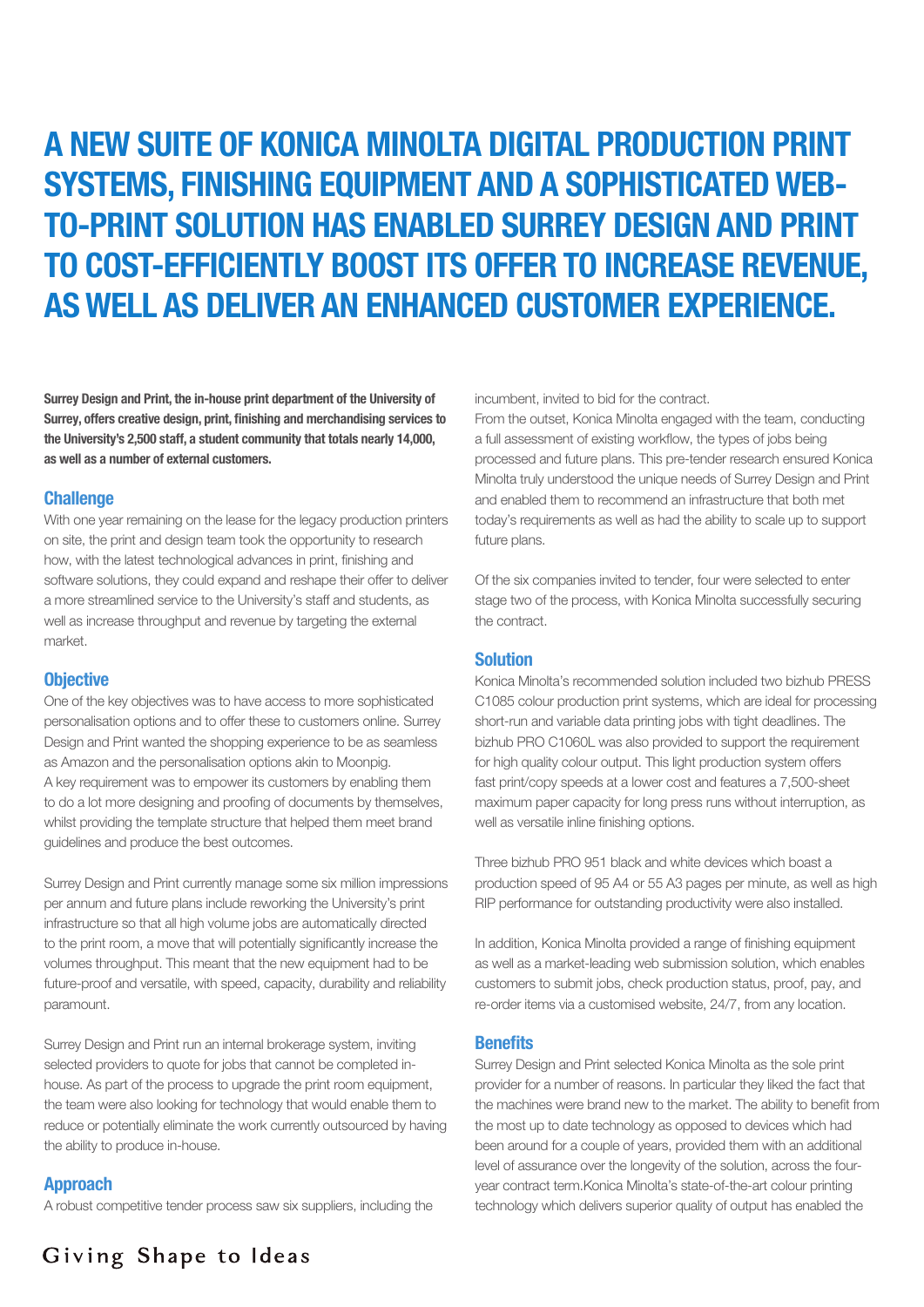

WE REALLY LIKE KONICA MINOLTA'S APPROACH. WE NEED TO WORK WITH SUPPLIERS THAT ARE TUNED INTO THE WAY WE WANT TO WORK. THEY'VE PROVEN THEY WANT TO DEVELOP THE RELATIONSHIP AND WORK WITH US TO HELP US REACH OUR GOALS, IT'S NOT A CASE OF SIGNING UP AND THEN SAYING SFE YOU IN FOUR YEARS \$

GARY IVE, PRINT AND DESIGN MANAGER

team to increase its offering to the University as well as decrease volumes previously outsourced.

Surrey Design and Print can now manage the production of exam papers and personalised degree certificates, which has reduced costs and kept control in-house. One of the biggest benefits has been to minimise the requirement to reproduce and reprint examination papers in instances where the packaging is damaged for example. Strict protocols have to be adhered to when producing exam papers. Security is paramount and by managing in-house, Surrey Design and Print are now able to print, shrink wrap and deliver all jobs directly to the Registry, retaining control and ensuring compliance at all times.

Surrey Design and Print believe that the colour quality on the new bizhub devices is some 70 to 80 per cent better than on the legacy device. And the vastly improved colour capability has generated lots of positive customer feedback.

With the new solution, Surrey Design and Print are well placed to build the business and increase the revenue stream. They will benefit from Konica Minolta's Digital1234 business development programme and already intend to open up the facility as a working showroom that other Konica Minolta customers can visit.

#### Web-to-print

Value for money and the provision of a sophisticated web-to-print solution were also key deciding factors. Staff, students and other customers can now order and re-order online. This new service has improved productivity and is enabling the team to better manage

workload and push through greater volumes, without increasing staff or costs.

The web submission solution has provided a much better connection to the student facing market, whereas previously jobs had to be placed via email, over the phone or in person, now they can be seamlessly submitted online. In addition this has also provided the opportunity for Surrey Design and Print to work with the students on mobile apps to further enhance the buying experience, improve customer retention and satisfaction.

There are plans in place to open up a print information centre in the University's existing bookstore that will offer students and staff the opportunity to fully leverage all of the functionality of the web submission tool through online tutorials and face to face tuition. Surrey Design and Print also intend to widen the range of products and services to include static items, celebration cards, academic books, merchandise, souvenirs and stationery, all of which can be personalised and purchased online.

One of the key features of the web submission solution is its ability for users to create templates for a variety of products which buyers can select from image galleries and personalise by adding their own photos and text. This easy-to-use interface also ensures that the brand is controlled and is consistent across all printed items.



IN PARTNERSHIP WITH THE UNIVERSITY OF SURREY